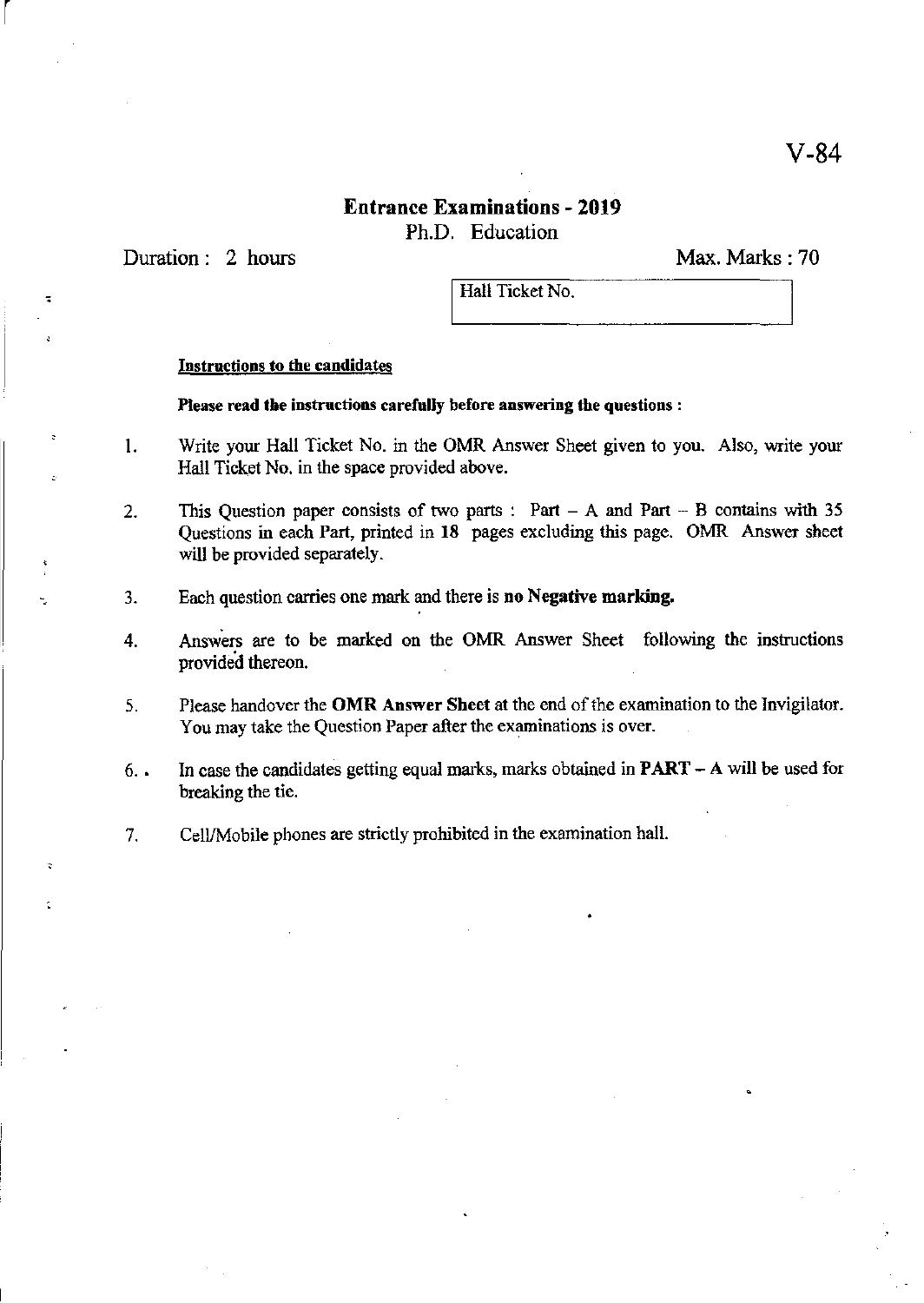.  $\ddot{\phantom{0}}$ 

o~

### **Part- A**

- 1. Research for exploring the applicability of a theory or law formulated in a specific **situation in the field of education is tenned as** 
	- A) Pure research  $\mathbb{R}^2$

r

- B) Action research
- C) Applied research
- D) Theoretical research

2. Which of the following is a distribution-free statistics?

- A) **t-test**
- B) F-test
- C) Pearson's 'r' co-efficient <sup>'</sup>
- D) **Chi-square test**

**3. Generalized conclusion on the basis of a sample is technically known as :** 

- A) **Data analysis and interpretation**
- B) **Parameter inference**
- C) **Statistical inference**
- D) All of the above

**4. Authenticity of a research finding is its :** 

- A) Originality
- B) Validity
- C) Objectivity
- D) All of the above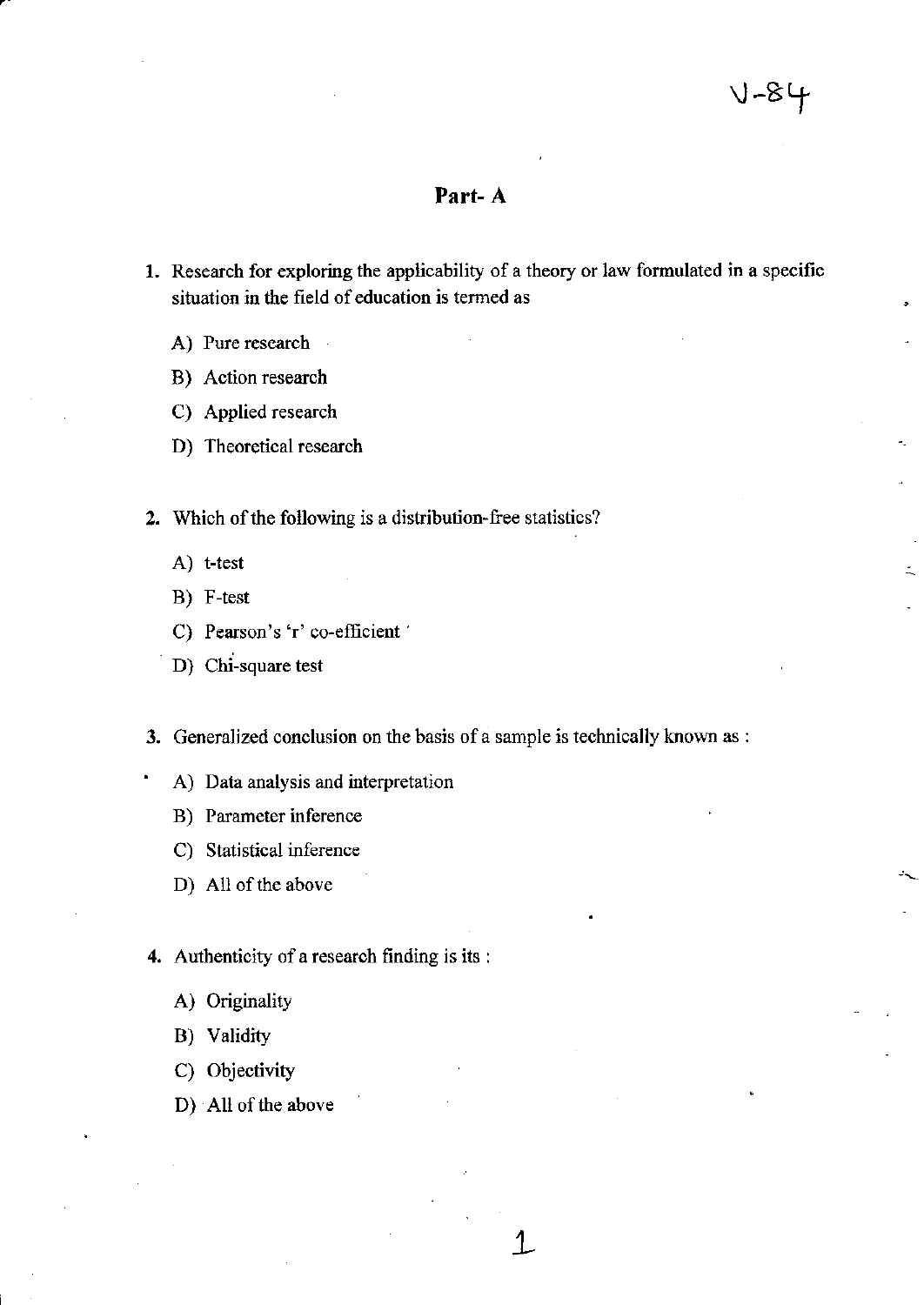- **5. Which onecomes under non-probability sampling?** 
	- A) Cluster sampling

r

- B) Quota sampling
- C) Systematic sampling
- 0) Stratified random sampling
- 6. Which one of the following principles is *not* applicable to sampling?
	- A) Sample units must be clearly defined
	- B) Sample units must be dependent on each other
	- C) Same units of sample should be used throughout the study
	- **D) Sample units must be chosen in a systematic and objective manner**
- **7. When a research problem is related to heterogeneous population, the most suitable**  sampling method is :
	- A) Cluster Sampling
	- B) Stratified Sampling
	- C) Convenient Sampling
	- 0) Lottery Method
- 8. F-test is used when
	- A) Two independent groups are to be compared .
	- B) two correlated groups are to be compared
	- C) more than two independent groups are to be compared
	- 0) more than two dependent or independent groups are to be compared
- 9. The 'Sociogram' technique is used to study
	- A) Vocational Interest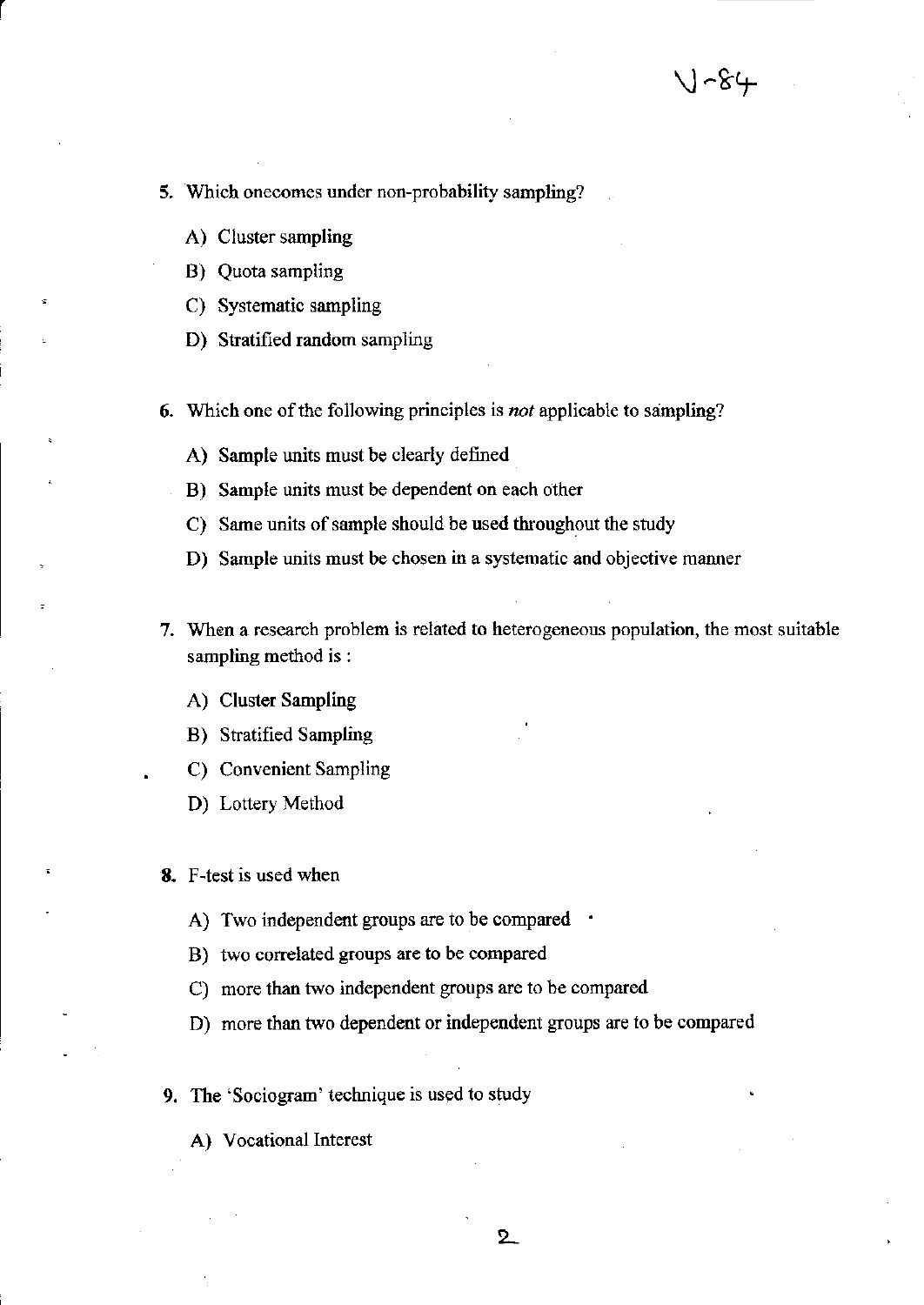- B) Professional Competence
- C) Human Relations
- D) Achievement Motivation

### 10. Ex PostFacto research means

- **A) The research is carried out after the incident**
- **B) The research is carried out prior to the incident**
- **C) The research is carried out along with the happening of an incident.**
- **D)** The research is carried out keeping in mind the possibilities of an incident.

ا ~∀4

11. Which of the following sampling methods is based on probability?

- A) **Convenience sampling**
- B) Quota sampling
- C) Judgment sampling
- D) Stratified sampling
- **12. The variable which impacts the relationship between an independent variable and**   $a$  dependent variable is known as
	- A) antecedent variable
	- B) precedent variable
	- C) predictor variable
	- D) control variable

#### 13. An aptitude test should essentially possess

- A) Content validity
- B) Predictive validity
- C) Concurrent validity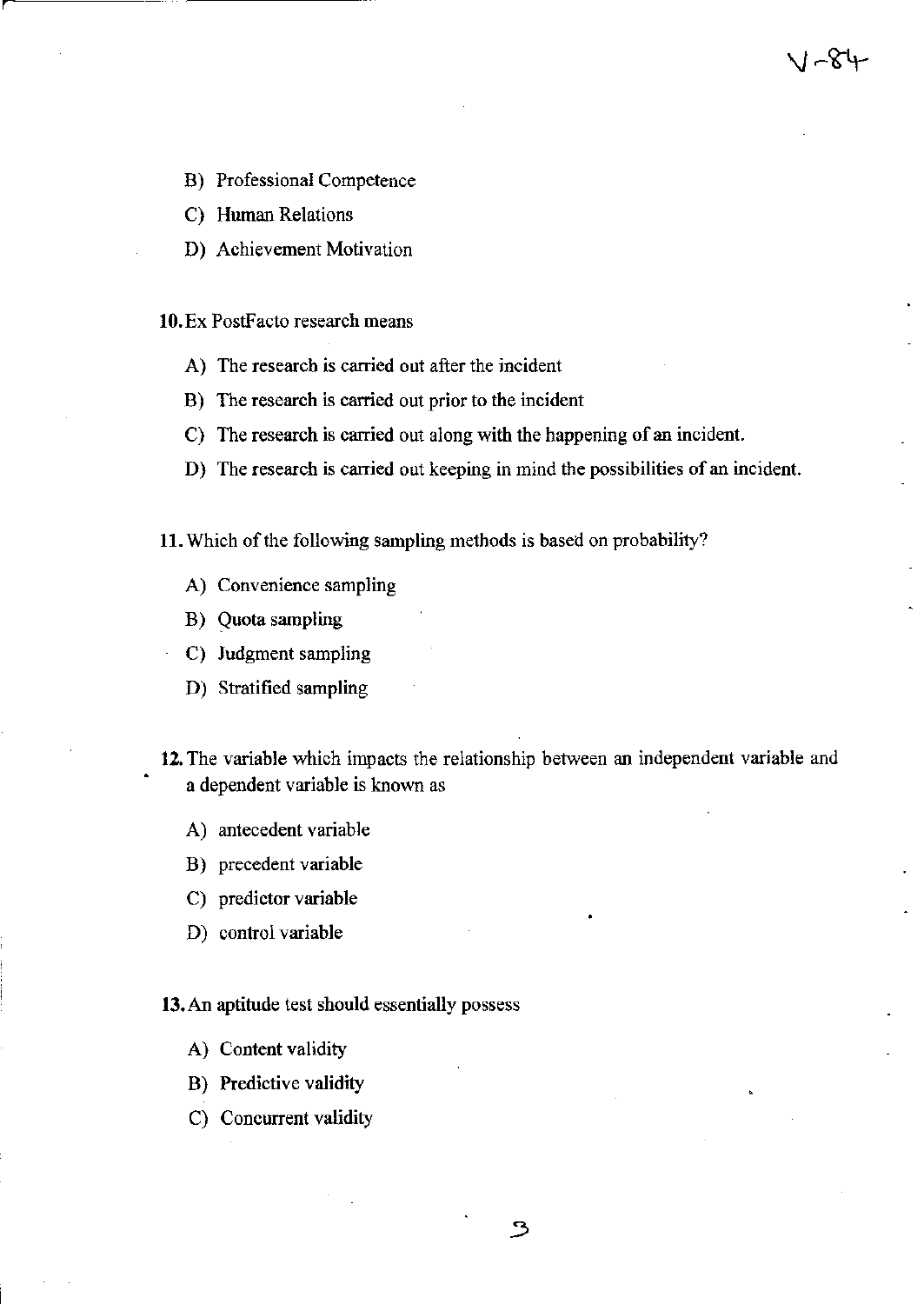**14. The word action research is coined by** 

- A) Elliott
- B) Kurt Lewin
- C) John Dewey
- D) Rogers'

15. Phases of Action Research are Plan, Act, Observe and ............

V-84

- A) Introspection
- B) Reflection
- C) Observation
- D) Evaluation

**16. Tnfonnation acquired by the experience / experimentation is called** 

↯

- A) Empirical
- B) **Scientific**
- C) **Facts**
- D) **Evidences**

**17. All research processes start with** 

- A) Formulation of hypothesis
- B) Experiments to test the hypothesis
- C) Observation
- **D) Drawing a reference**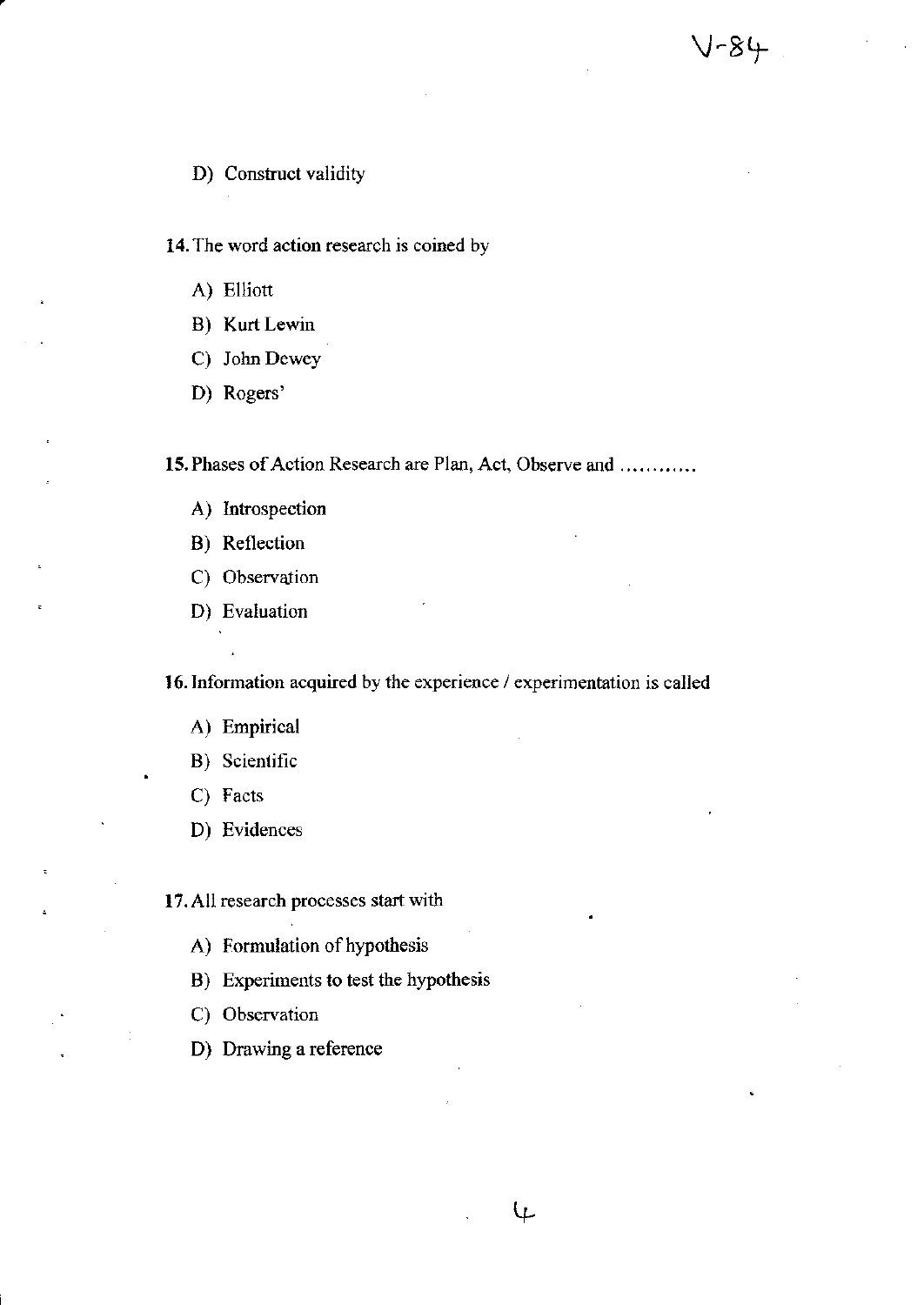1784

### 18. If variable A & B highly correlated than

- A) There is strong relationship between A and B
- B) A causes B
- C) B causes A
- D) There is no relationship between A and B

**19. Which measure is not Positional in Nature?** 

- A) Skewness
- B) Kurtosis
- C) Median
- D) Standard Deviation
- **20. Scale used in statistics which provides difference of proportions as well as magnitude of differences is considered as**

 $\varsigma$ 

- A) **Satisfactory scale**
- B) **Ratio scale**
- C) **Goodness scale**
- D) **Exponential scale**

**21.Discrete variables and continuous variables are two types of** 

- A) Open end classification
- **B) Time series classification**
- **C) Qualitative classification**
- **D) Quantitative classification**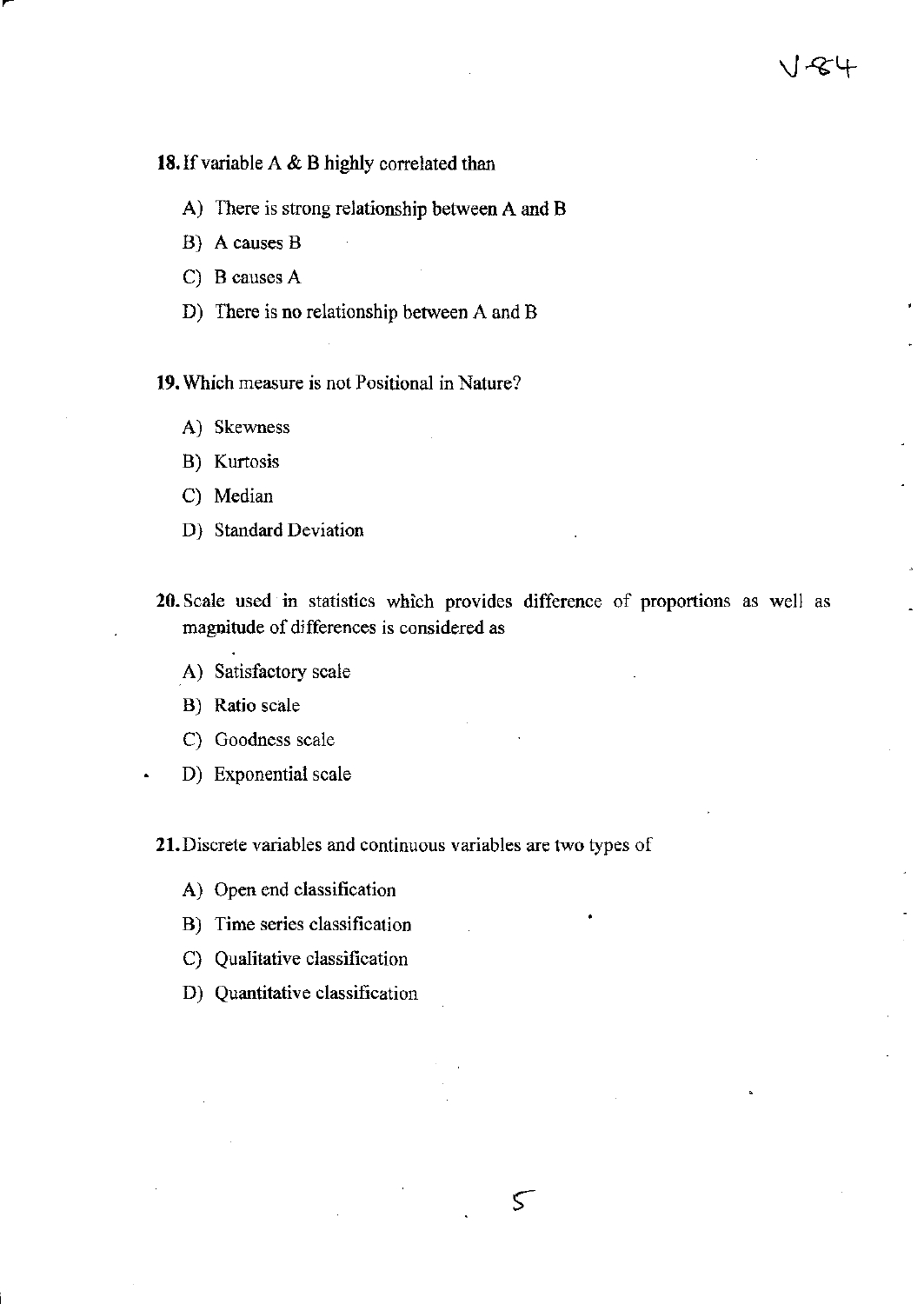**22. Summary and presentation of data in tabular form with several non-overlapping classes is referred as** 

J-84

- A) Nominal distribution
- B) Ordinal distribution
- C) Chronological distribution
- D) Frequency distribution

23. Incorrectly **rejecting a true null hypothesis is an example ofwhat?** 

- A) **Participant bias**
- B) Type II error
- C) Type I error
- D) Hypothesis testing

24. What is thename given to the data that can be ranked?

- A) Ratio Data
- B) Ordinal Data
- C) Interval Data
- D) Categorical Data
- **25.** Which of the following correlation coefficient can be considered as non**parametric in nature?**

6

- **A) Point-Biserial correlation**
- **B) Product moment correlation**
- C) Partial correlation
- D) Rank difference correlation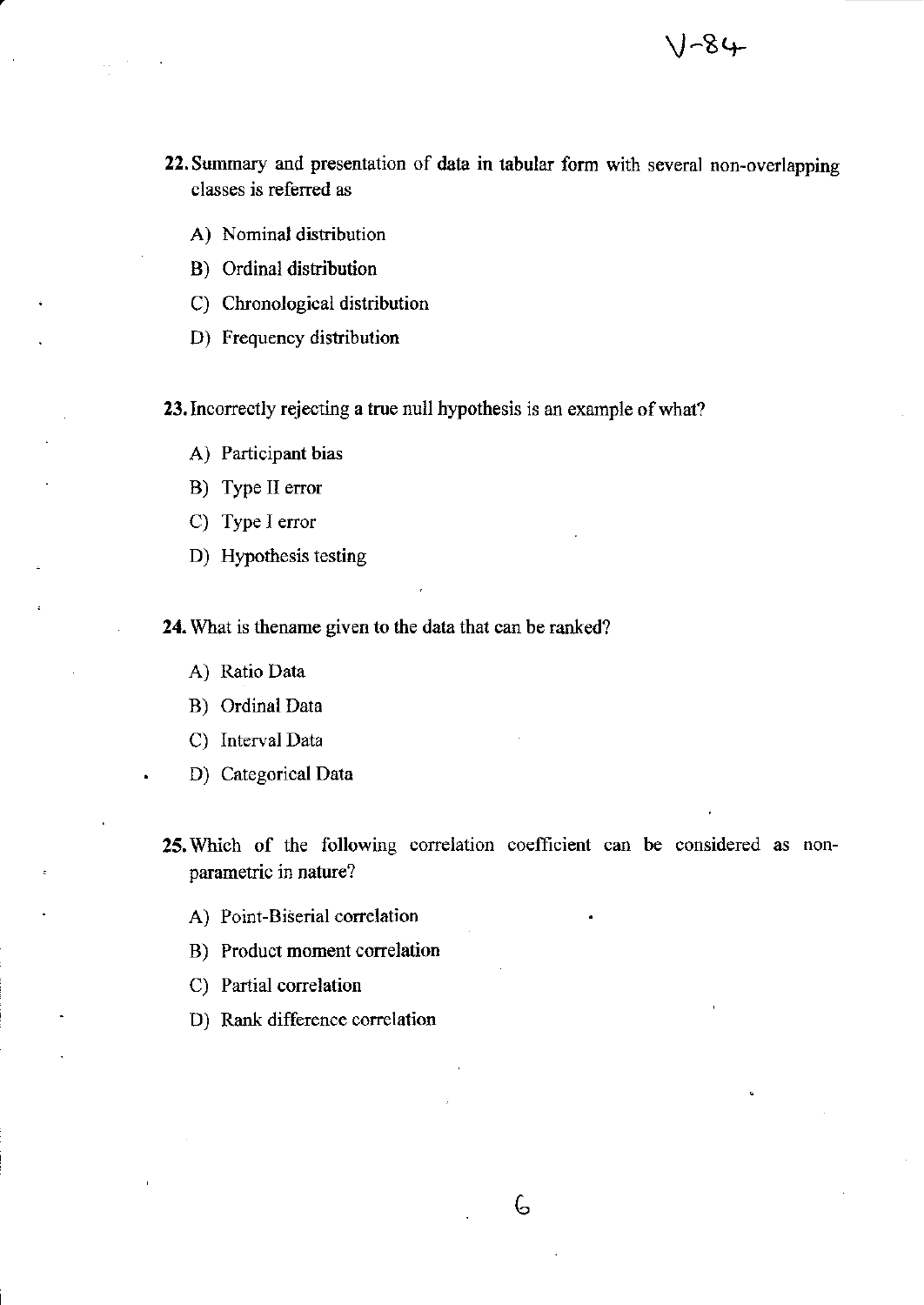**26. Hypothesis means:** 

- **A) Conclusion drawn from research**
- B) A tentative statement about the relationship
- C) Thesis to be established
- D) Outcome of an experiment

**27. Conducting Surveys is the most common method of generating:** 

- A) Primary Data
- B) Secondary Data
- C) Quantitative Data
- D) Quantitative Data

**28. If the population is homogeneous, the suitable method of sampling is:** 

- A) Purposive
- B) Random
- C) Snowball
- D) Stratified
- **29.Research in which the researcher uses both the qualitative and,the quantitative method is known as -----------**

∓

- **A) Action research**
- B) Basic research
- C) Quantitative research
- D) Mixed method research

30. The opposite of a variable:

A) Constant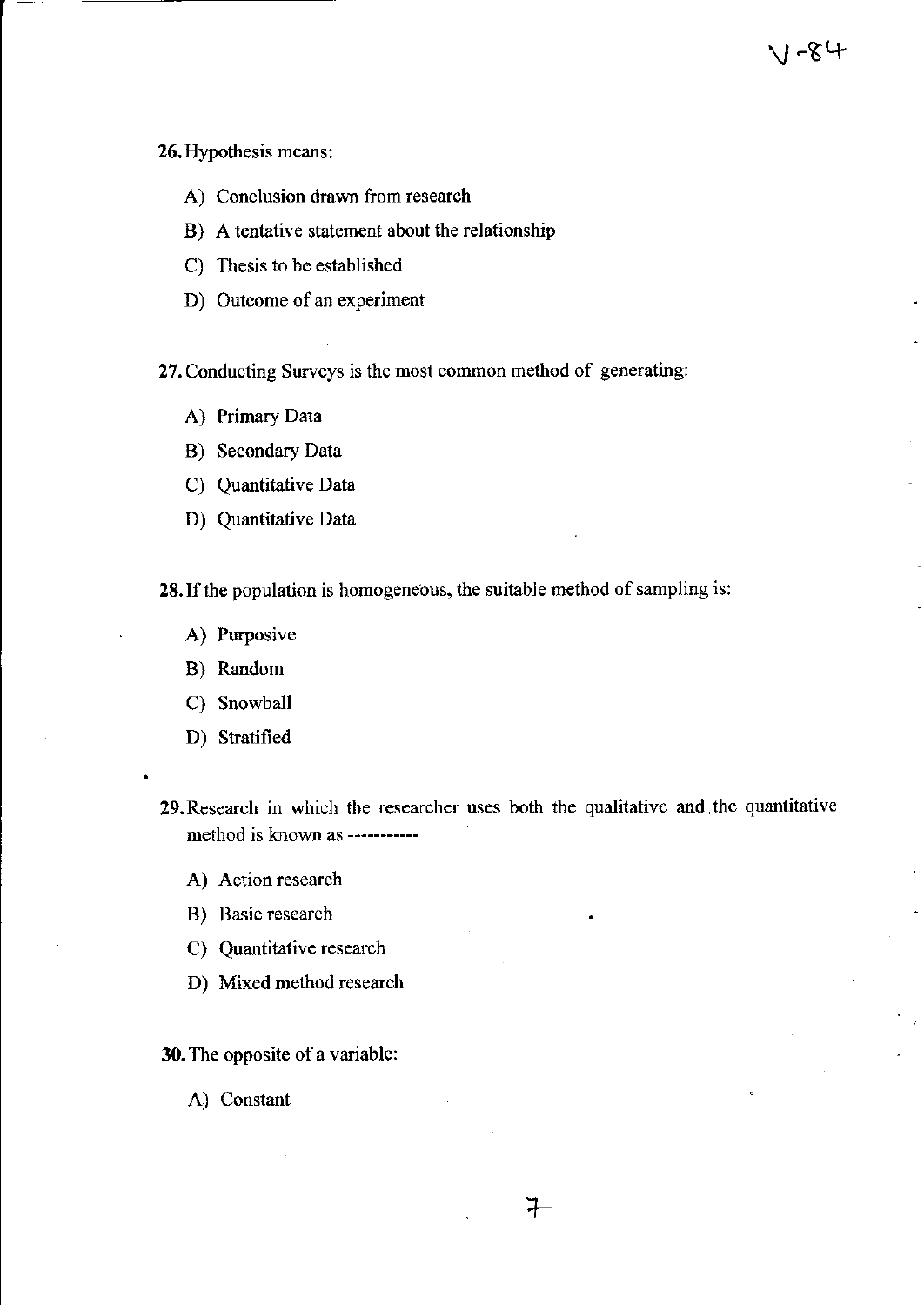- B) Extraneous variable
- C) Dependent variable
- D) Independent Variable

31. Secondary/existing data may include which of the following?

'~&५-

- A) Official documents
- **B) Personal documents**
- C) Archived research data
- D) All of the above

32. The type of data that open-ended questions provide is called

- A) Confirmatory data
- B) Qualitative data
- C) **Predictive data**
- D) None of the above
- **·33. Quota sampling, judgment sampling and convenience sampling are classified as**  types of
	- A) Random Sampling
	- B) Non-Random Sampling
	- C) Direct Sampling
	- D) Indirect Sampling
- **34. Frequency distribution whose most values are dispersed to left or right of mode is classified as** 
	- A) Skewed
	- B) Relational
	- C) Bimodal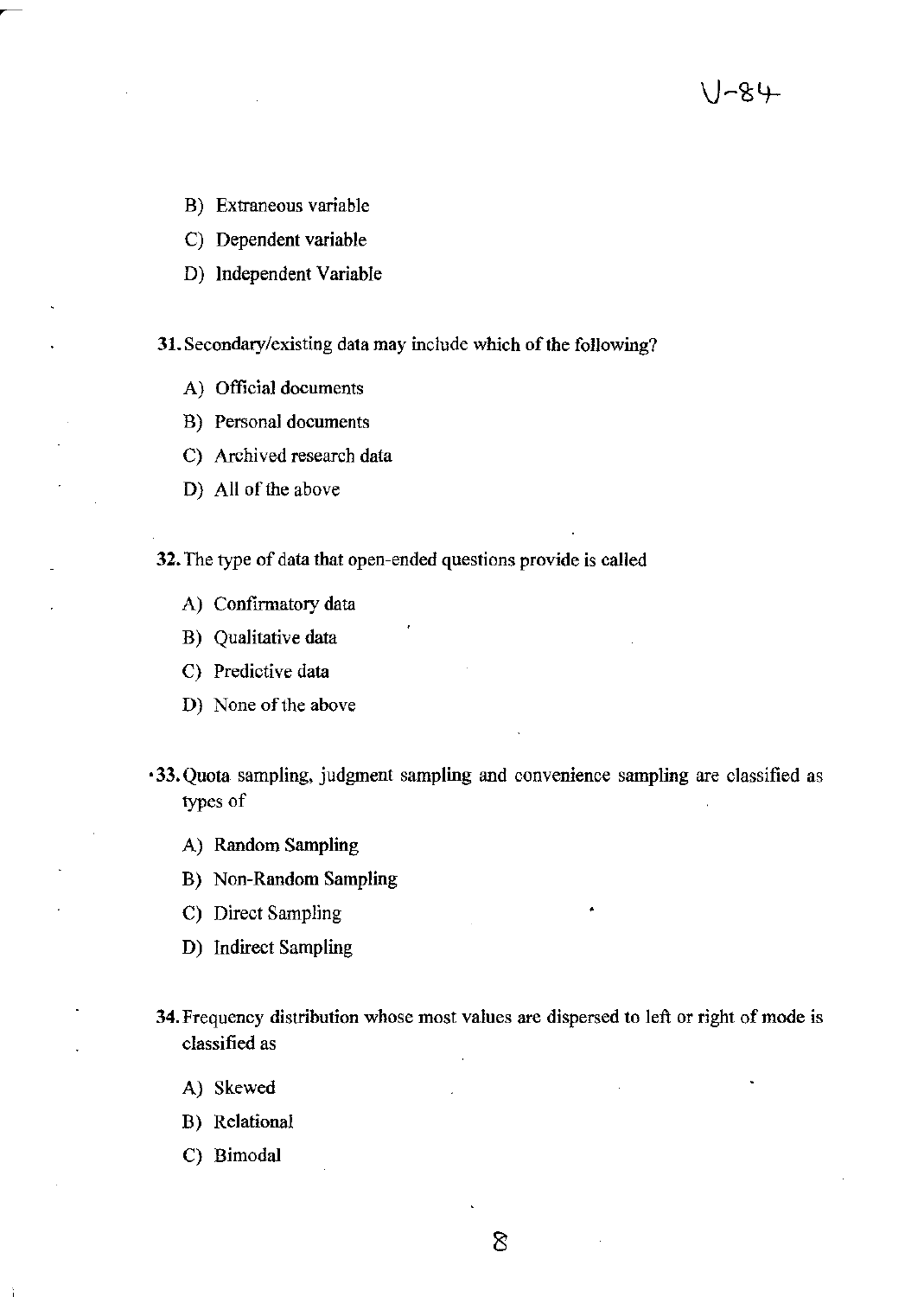### D) Unimodal

**35.** Which of the following has an absolute zero at the point of origin?

- A) Ordinal Scale
- B) Interval Scale
- C) Ratio Scale
- D) None of the above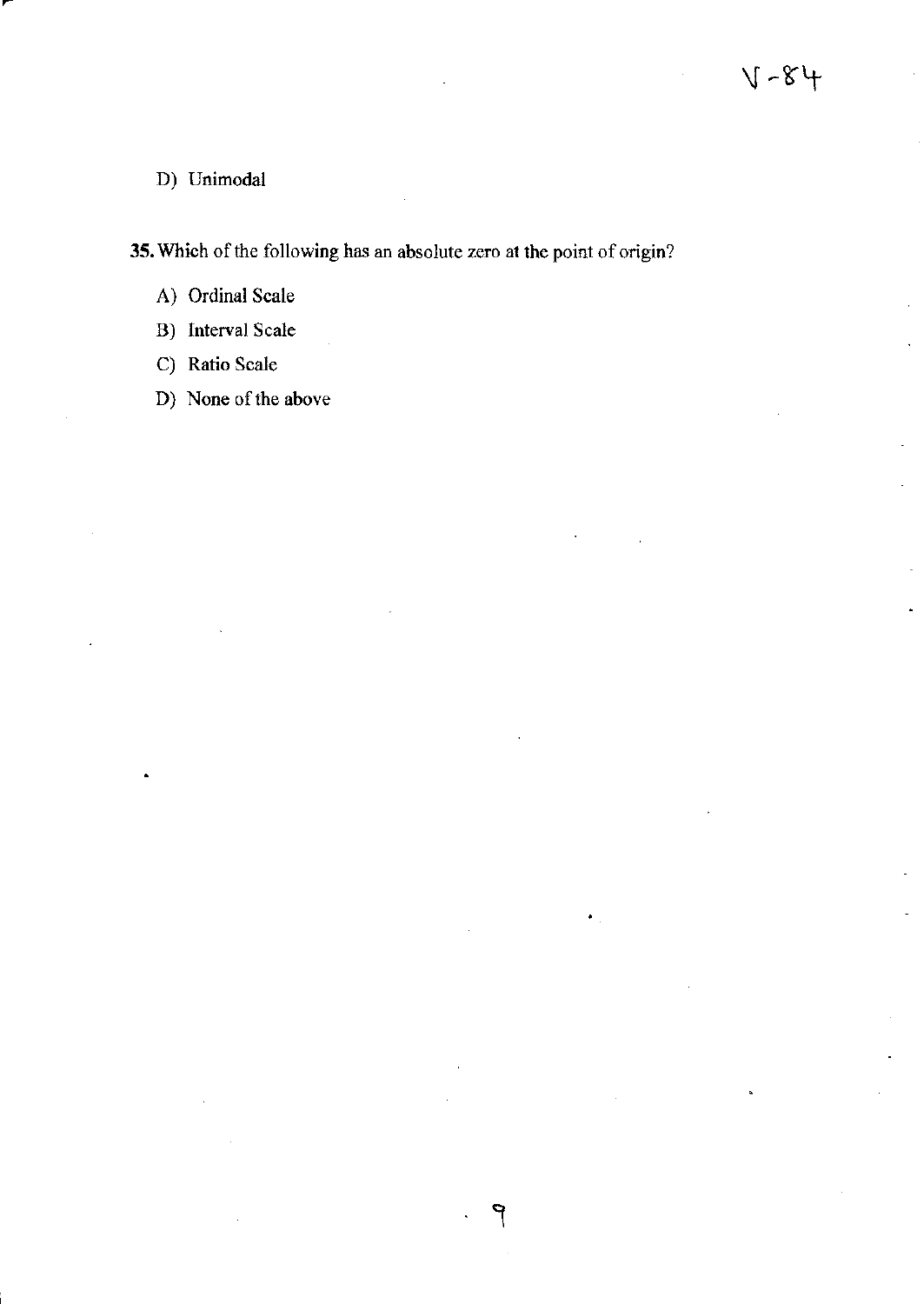## -84

### **Part-B**

*36. "De-schooling Society* "authored by

- A) Paulo freire
- B) Paul Goodman
- C) Ivan illich
- D) Everett Reimer

**37. The statement "education is the dynamic side of philosophy" means** 

- **A) No education can proceed without having an ideological basis**
- **B) The ultimate aim of education is to teach philosophical wisdom**
- C) Education keeps philosophy moving
- **D) Theoretical tenets are trartslated into practice by education**
- **38. The reality is in the constant flux, hence knowledge is essentially relative in nature. \\Tho is in favor** of this **proposition?** 
	- A) Immanuel Kant
	- B) John Dewey
	- C) David Hume
	- D) Leibnitz
- 39. In the framework of Sankhya stipulation. which of the following will not be **considered to accept?** 
	- A) Prakriti is trigunatmak
	- B) Prakriti is subtle
	- C) Prakriti is directly visible
	- D) Prakriti is by nature evolutionary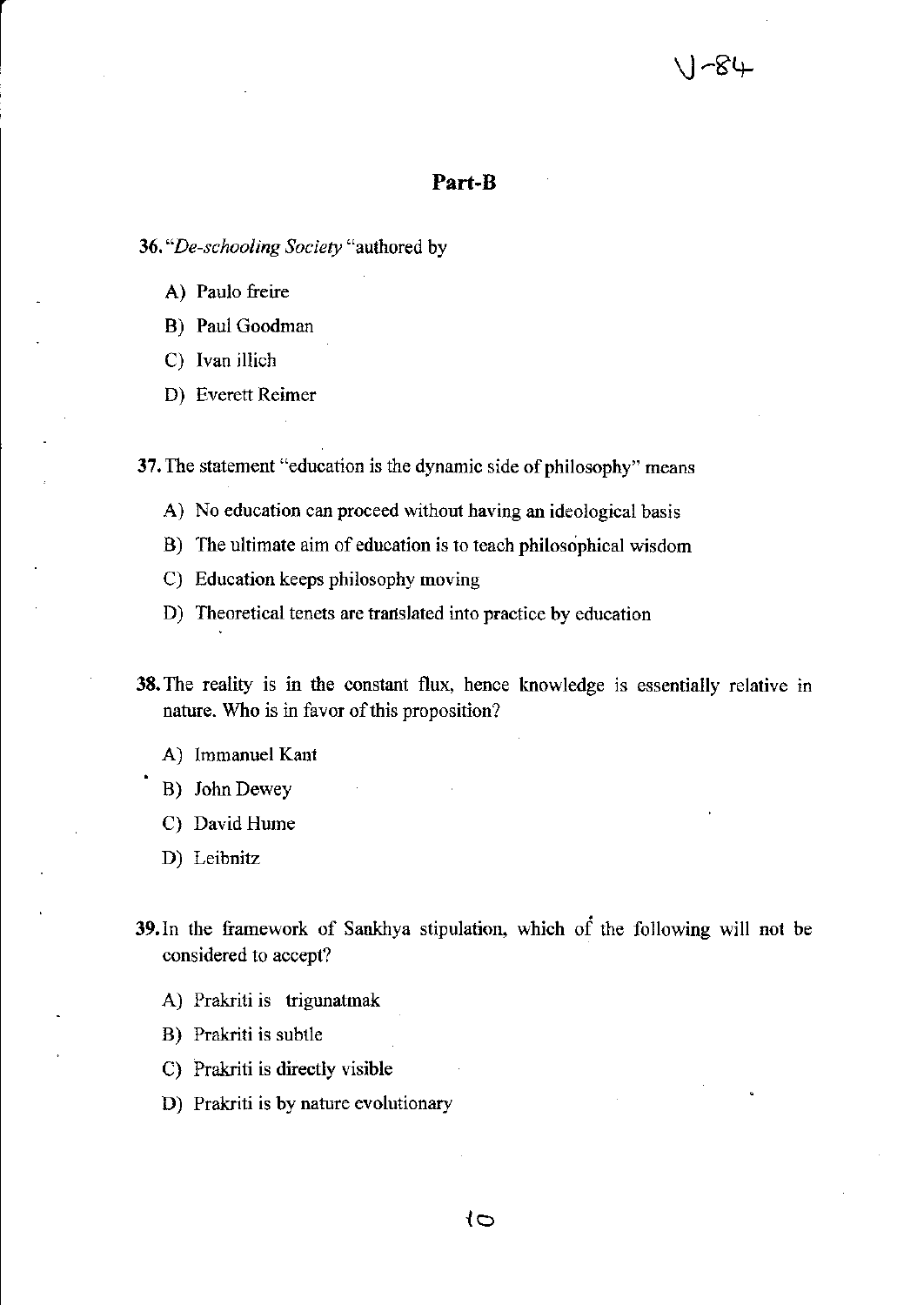- **40.** The mam purpose of education should be the integrated development of the person. A model is offered in this regard by
	- A) Aurobindo
	- B) Tagore
	- C) Gandhi
	- D) Vivekananda
- **41. Which one of the following is not a characteristic feature of a school as a social subsystem?** 
	- A) Latent pattern maintenance
	- B) Goal attainment
	- C) Integration
	- **D) Enrichment of resources**
- 42.ln Buddhism, which school advocates attainment of .Nirvana. through practical **and worldly reality considerations?** 
	- A) **Hina yana**
	- B) Mahayana
	- C) Soutantrik
	- D) **Yogachara**
- **43. One of the following statements is not included in the process of development of behavior** 
	- **A) It proceeds from generalized mass activity to specific responses**
	- B) **It is a gradual and a continuous process.**
	- C) It varies from child to child and the sequence is not uniform
	- D) It proceeds in a cephalo-caudal and proximo-distal direction.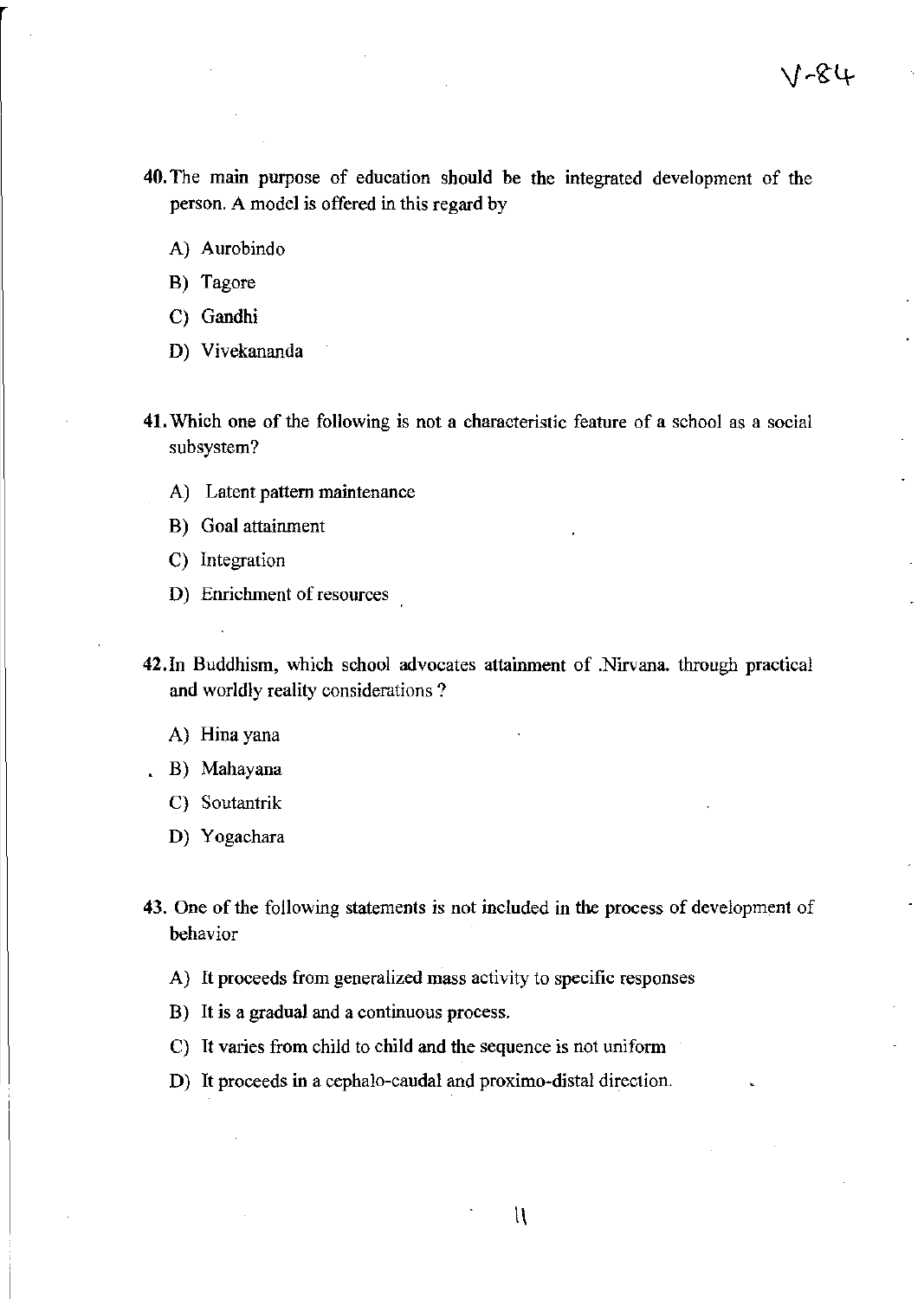**44.** Security Insecurity Inventory was developed by

A) Galton.

B) Freeman.

C) Maslow.

D) Hebb.

**45. "A neuroticindividual is one who deviates in his behaviour from the norms**  accepted by his culture because of anxiety and who feels lonely and inferior **because of this deviation" given by?** 

A) Freeman

B) Coleman

C) Brown

D) Hull.

**46. Transmutation of genetic material theory proposed by?** 

A) **Darwin** 

B) Mendel

C) Galton

D) Lamark.

47.Both types and traits theories of personality focus on people's characteristics which are

A) Attitudinal.

B) Motivational,

C) Emotional.

D) Personal.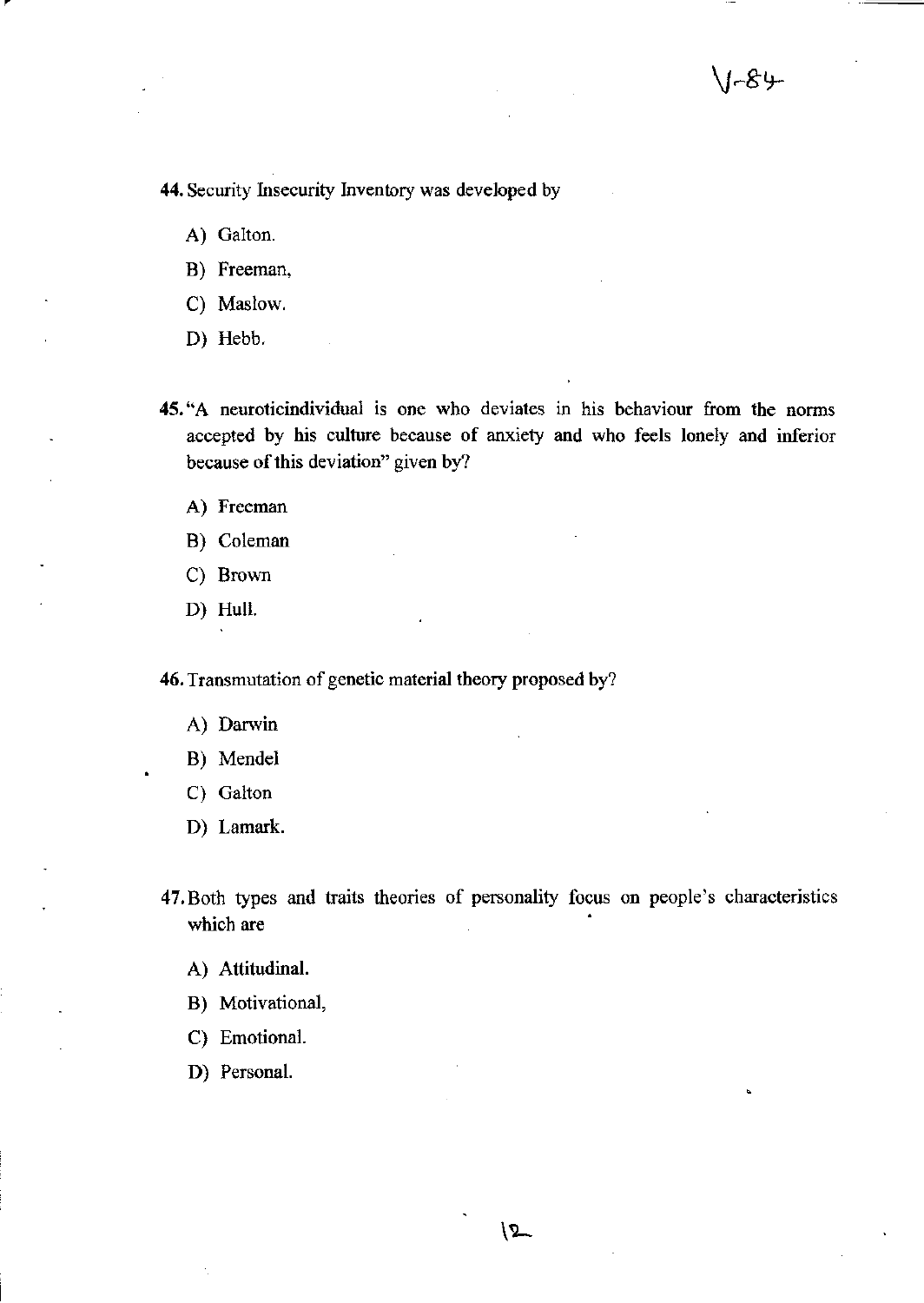- **48.Developing new behaviour and increasing the probability of a response by introducing reward or punishment is known as** 
	- A) Shaping of behaviour.

B) Operant conditioning.

- **C) Desensitization.**
- D) Classical conditioning.

49. Homey **suggests that basic anxiety arises from;** 

- **A) Strivings from superiority complex**
- B) Failure
- C) Childhood insecurity
- D) Neurotic needs.

**SO. Durkheim, the first modem thinker emphasized on the** 

- A) Reality of society
- B) Structure of Human life
- C) Organic evolution
- D) **Scientific process of life**

**51. Elements play their part in socialization process** of the **individual** 

- A) The physical and psychological heritage of the individual
- **B) The environment in which he is born**
- C) Culture in which he is because of the action and interaction between these **elements**
- D) All of the above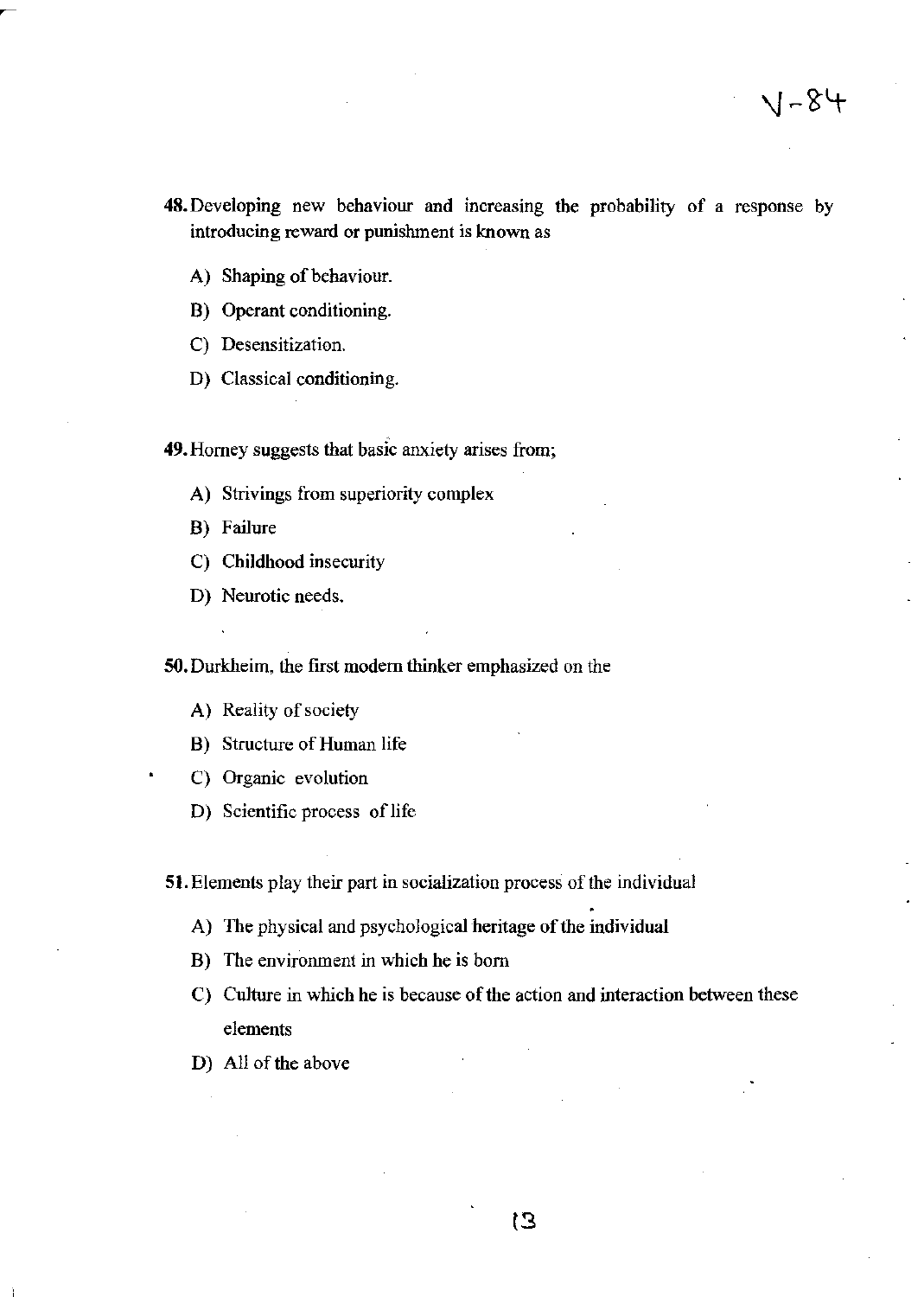- **52. 'Unstratified society with real equality of its members is myth which has never**  been realized in the history of mankind'  $-$  pointed out by
	- A) P. Sorokin
	- B) Raymond W. Murray
	- C) John F. Cuber
	- D) Gilbert

53. Weber distinguished the following class grouping capitalist society

- i. The propertied upper class
- ii. The property less white- collar workers
- **iii. The petty bourgeoisie**
- **iv. The manual working class** 
	- A)i&ii
	- B) i& iii
	- C) i& iv
	- D)All the above

**54. Teacher's leaving one school to work in another without status change** 

- A) Vertical mobility
- B) Horizontal mobility
- C) Intra generational mobility
- D) Inter generational mobility
- 55. One of the following articles of the Indian constitution proclaims that untouchability is to be abolished:
	- A) Article 17
	- B) Article 14
	- C) Article 16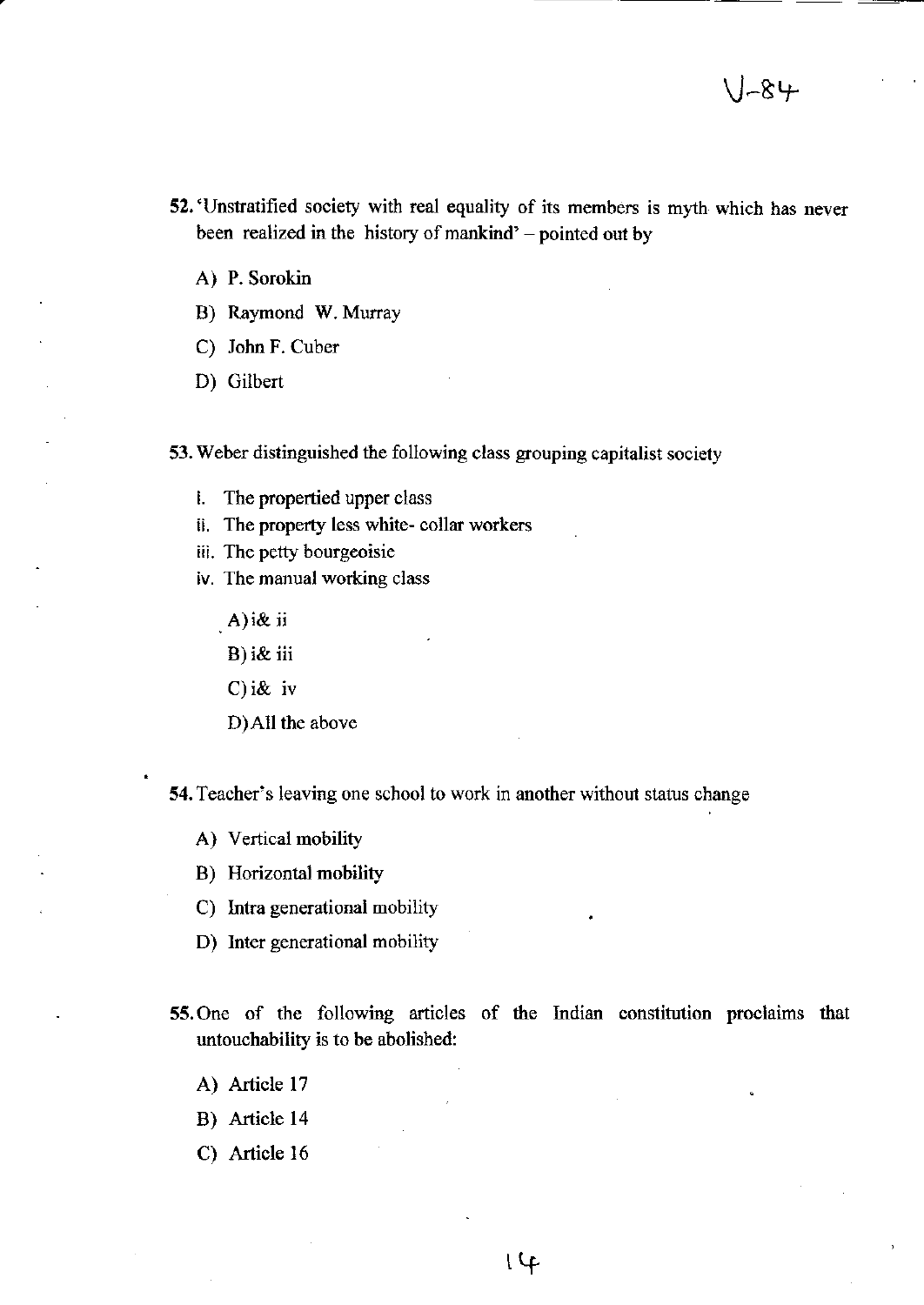$1 - 84$ 

- D) Article 46
- 56. The essential attributes of a state are:
	- A) **Population**
	- B) **Government**
	- C) Sovereignty
	- D) All the above
- 57. Which of the following organizations deals with "capacity building programe" on Educational Planning?
	- A) NCERT
	- B) UGC
	- C) NAAC
	- D) NUEPA
- **58. The major thrust in a good supervision report of a school programme should be to**  make it:
	- **A) Preventive and corrective**
	- **B) Preventive and creative**
	- **C) Constructive and critical**
	- **D) Constructive and creative**
- **59.A school system has worked out a number of vision statements as a result of**  SWOT analysis. What is the most obvious activity which has to follow:
	- A) Meetings with teachers and parents
	- B) Taking students' views
	- C) Developing work plans
	- D) Deciding about 'who, what and how' of the plans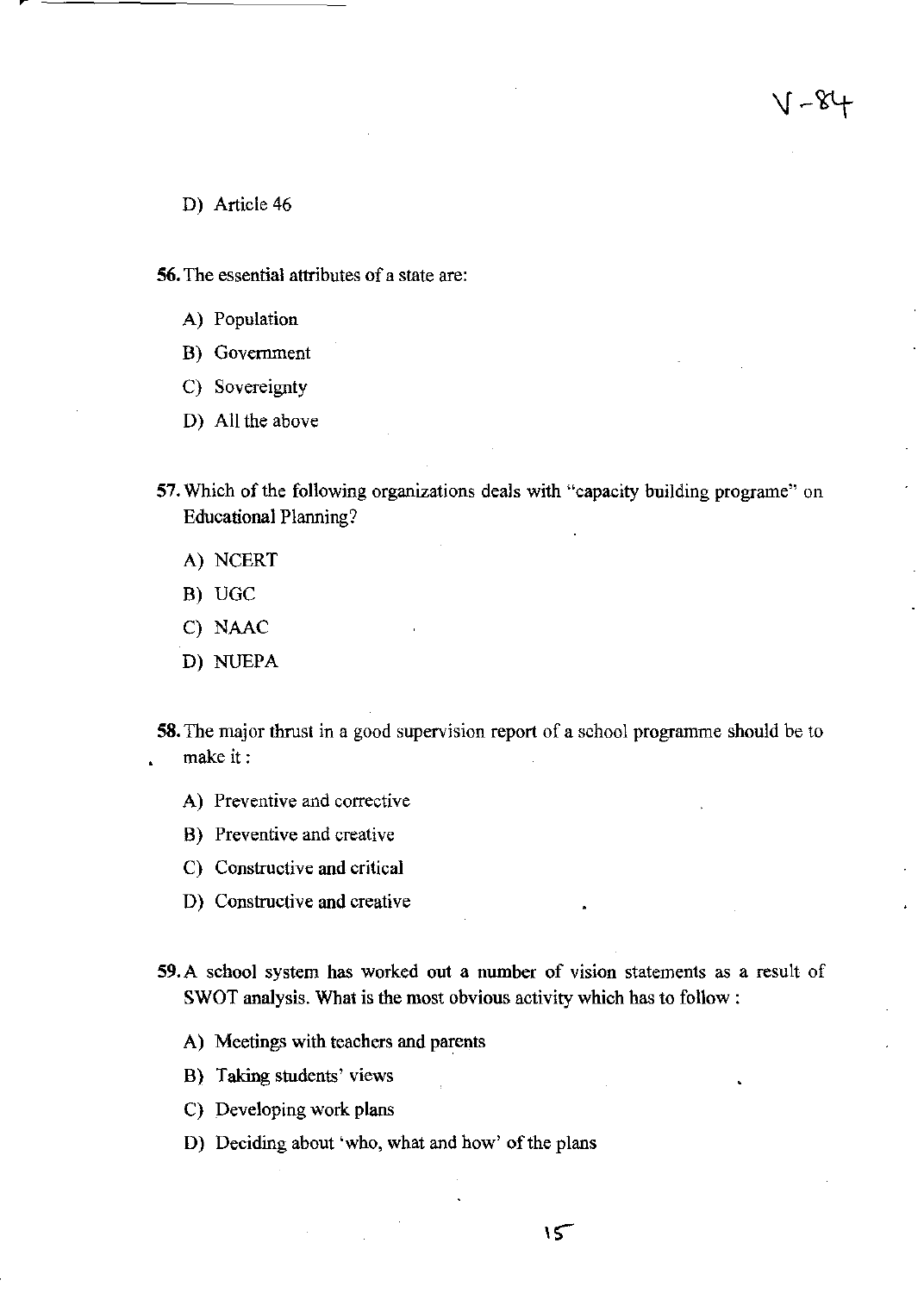- **60. The system analysis approach in educational administration is concerned with the**  analysis of:
	- A) Quantity and quality aspects of teaching and learning
	- B) Quantity and quality of pass-outs from schools and colleges
	- **C) Input, process and dimensions** of the **educational system**
	- **D) Quality of infrastructural resources and training support**
- **61. The modem approach to management focuses on :** 
	- **A) Organisational compliance**
	- **B) Organisationa1 concerns**
	- C) Organisational growth
	- **D) Supervision** of managers
- **62. Which** of the **following combinations indicates the characteristics of a bureaucratic administration in education?**

(a) A well organised R  $&$  D system

(b) Division of labour

(c) Specialization

(d) A clear hierarchy

(e) Shared responsibility for task performance

(f) Set of rules or standard operating procedures

Code:

- A) (b), (c), (d) and (f)
- B) (a), (c), (d) and (f)
- C) (b), (c), (d) and (e)
- D) (c), (d), (e) and (f)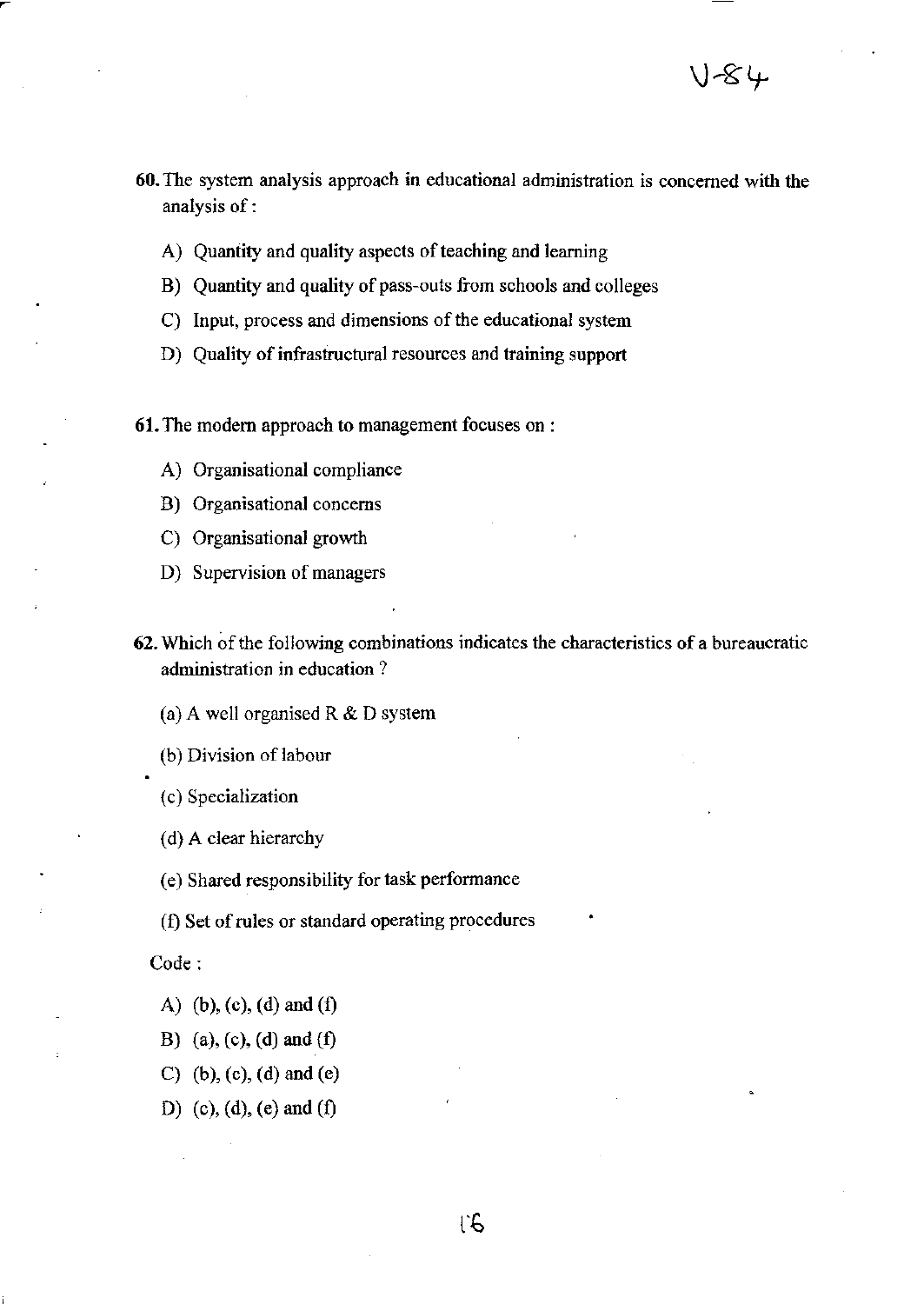$1 - 84$ 

### **63.Basic function of supervision should be:**

- **A) To maintain discipline among students**
- B) To look into office management
- **C) Development of constructive and creative environment in the institution**
- D) To implement rules and regulation in the school

**64. In connection with panel monitors, LCD means:** 

- A) Liquid Crystal Display
- B) Liquidized Crystal Display
- C) Least Common Display
- D) Liquid Common Display

65. HTTP means:

- A) Hyper Test Transfer Protocol
- B) Hyper Text Transfer Protocol
- C) Higher Test Transfer Protocol
- D) Higher Text Transfer Protocol.

**66.** Which one of the following is incorrect in use of ICT in education:

- **A) ICT assists students in accessing digital information**
- **B)** ICT produces a creative learning environment
- C) ICT doesn't improve the quality of teaching and learning
- D) ICT offers opportunities to develop critical thinking skills.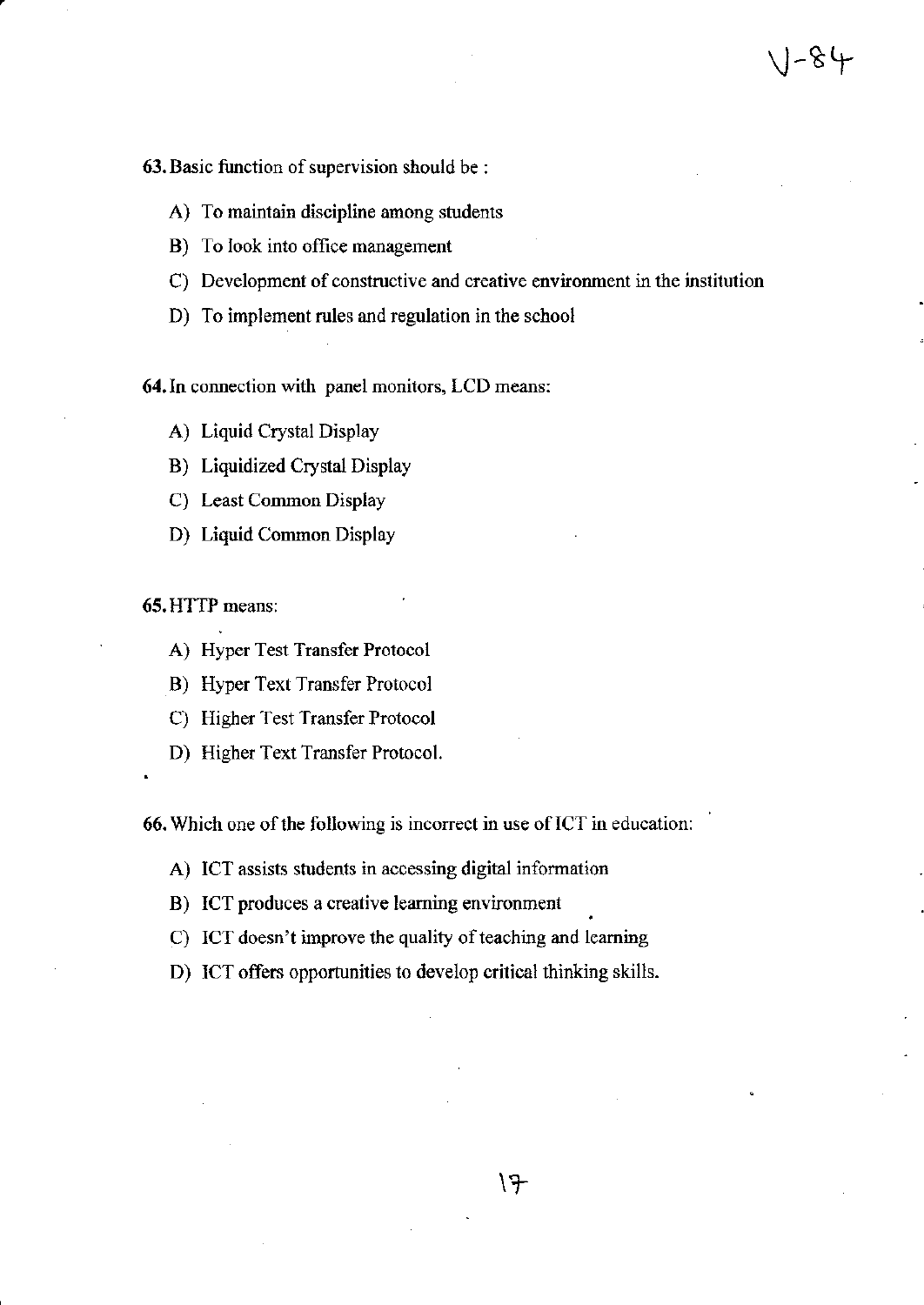67. ICT has a vast scope in:

- A) Teaching learning Process, Publication, Evaluation, Research and **Administration.**
- **B) Teaching learning Process, not in Publication, Evaluation, Research and Administration.**
- **C) Teaching learning Process, Publication, not in Evaluation, Research and Administration.**
- **D) Teaching learning Process, Publication, Evaluation, not in Research and Administration.**

**68. There is less emphasis on leT in schools in India due to:** 

- A) Teachers
- **B) Limited resources**
- C) Administrators
- D) Students.

69. TIP is provided for integrating technology in teaching learning process. TIP **means:** 

- A) Technology Integration Process
- B) Technology Integration Preparation
- C) Technology Integration Planning
- D) Technology Integration Pricing

70. MOOCs means:

- A) Massive Open Online Courses
- B) Magnificent and Open Online Courses
- C) Money Oriented Online Courses
- D) Men Oriented Online Courses